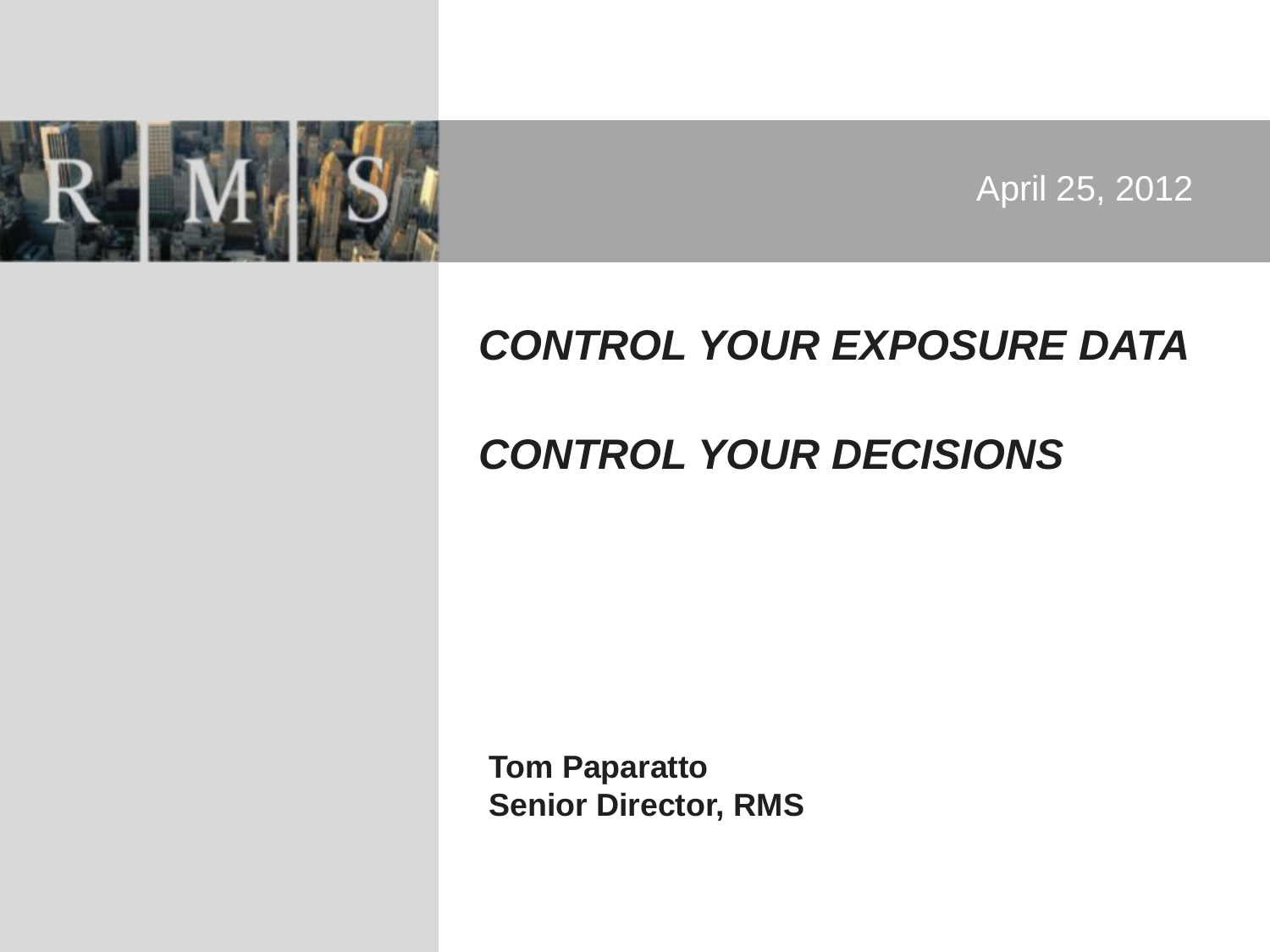## **Control Your Exposure Data…Control Your Decisions**

DATA QUALITY is an endemic challenge

- ….despite the sum total of insurers EFFORTS
- $\triangleright$  with home grown metrics, validation checks, pre-fill databases and data scrubbing
- DATA QUALITY problems often originate in UNDERWRITING
- NEW tools and processes are delivering BREAKTHROUGHS
	- Empowering the underwriter
	- Enhancing data and process where they matter most
	- The INSIGHTS presented are from RMS BENCHMARKS
		- RMS has 5 years in data and process outsourcing
		- Evolving from catastrophe-centric to complete underwriting
		- Benchmark study includes 248 U.S. insurance portfolios and 25M locations in 2011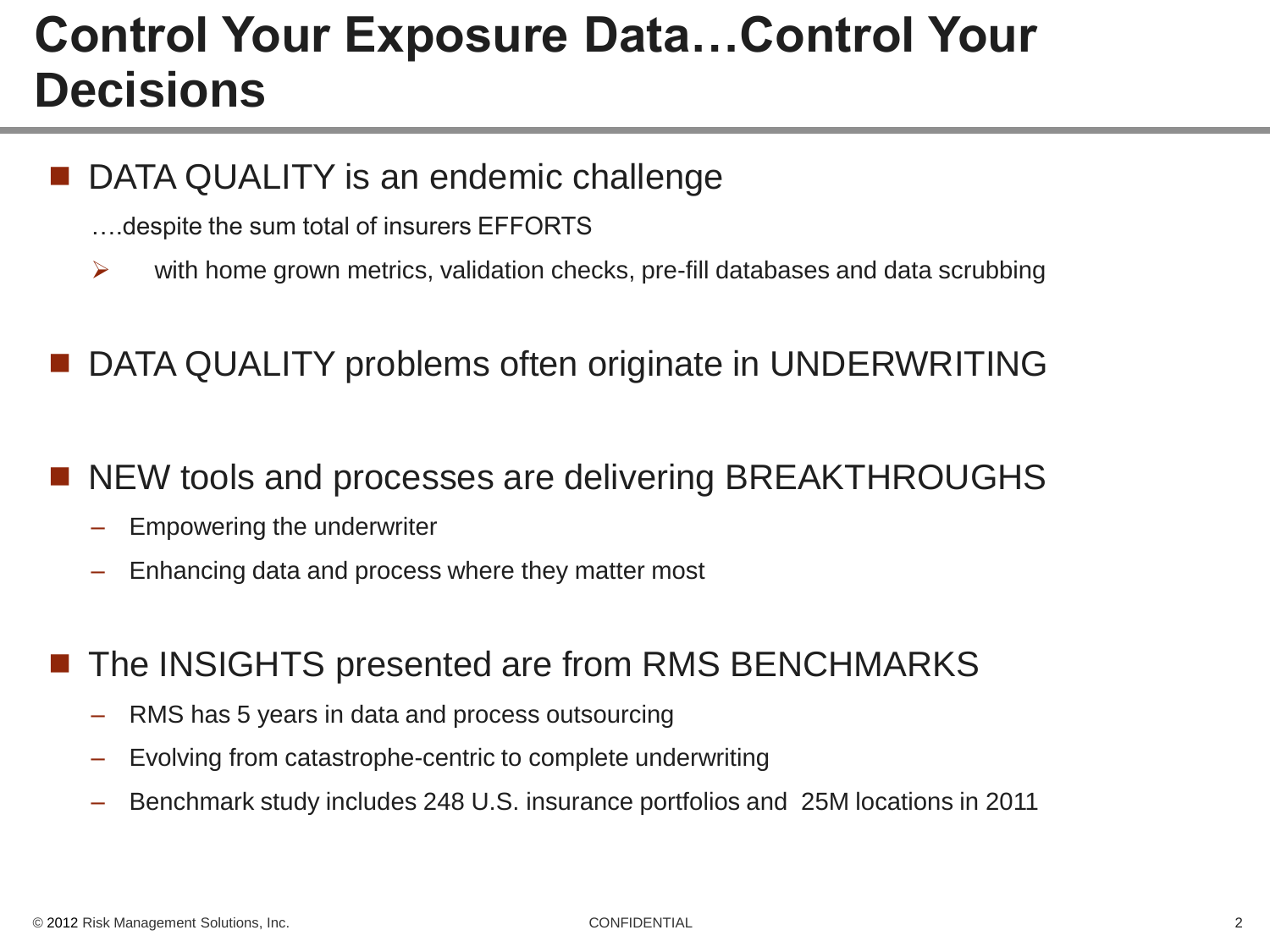

# **…of exposed limit in the commercial market has inaccurate data**

**Source: RMS**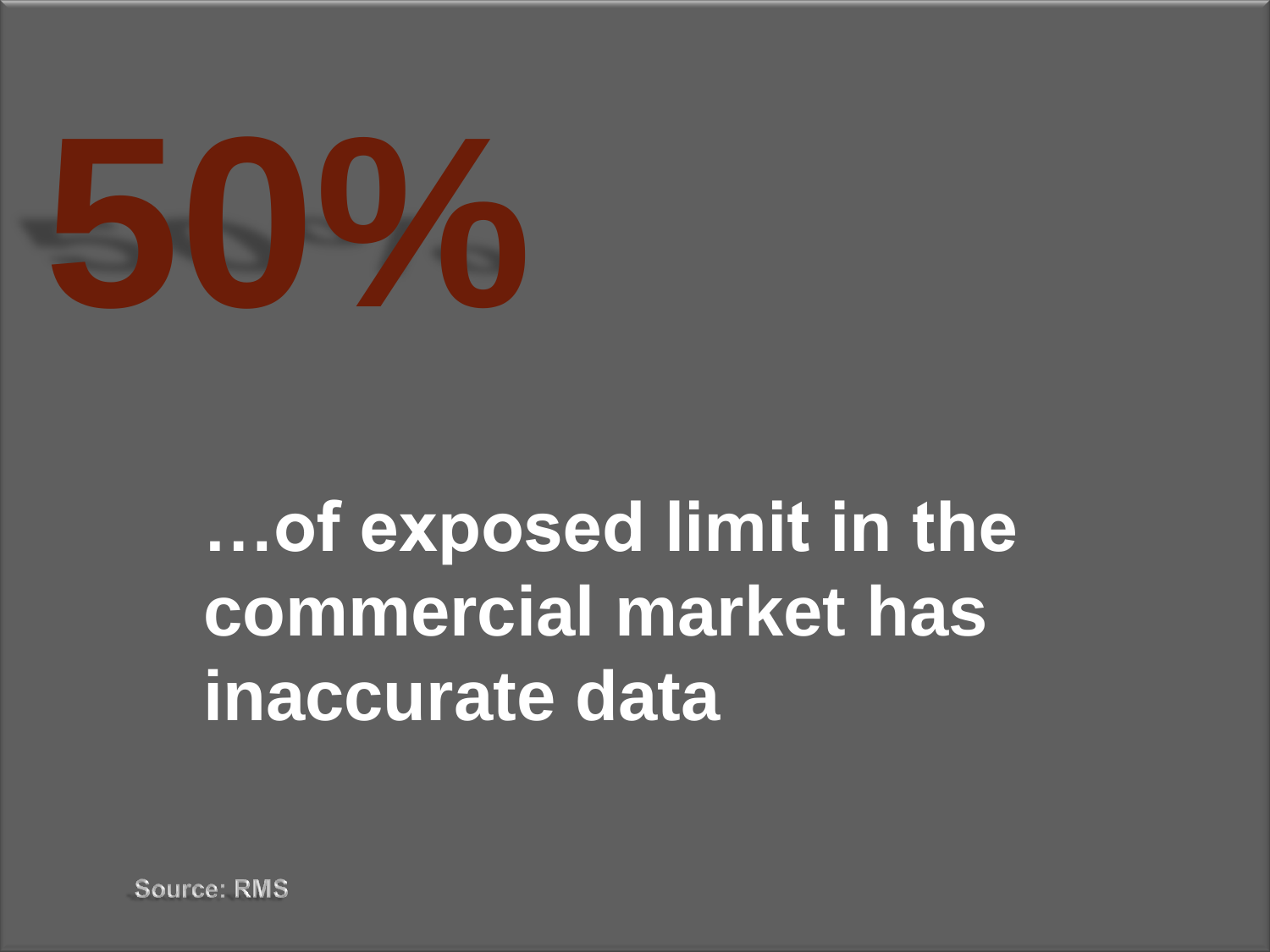# **Accuracy and Completeness**

■ Complete, yet inaccurate, data produces a false sense of confidence



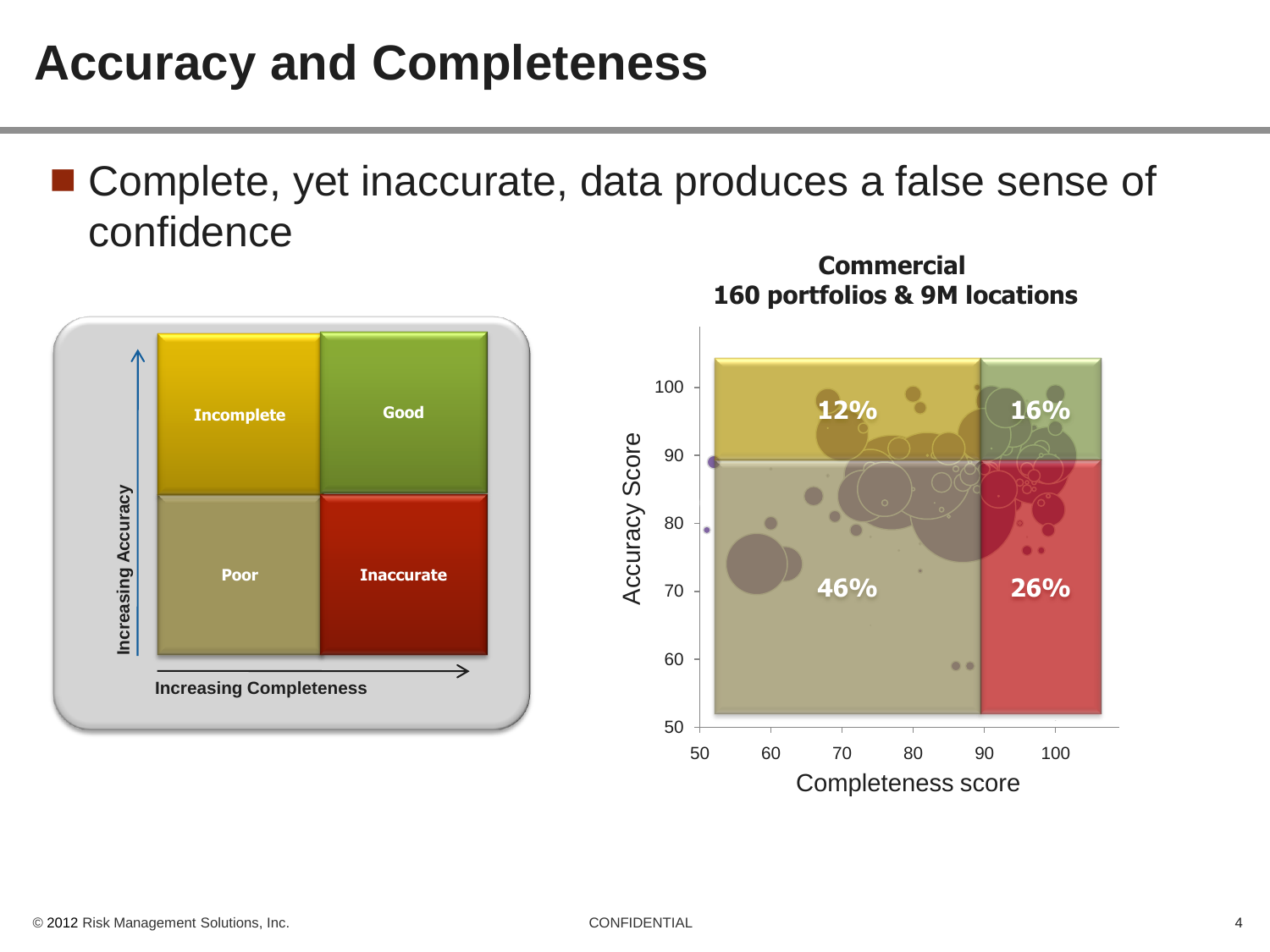### **Client attributes for Empire State building**

| #              | <b>Occupancy</b><br><b>Description</b>                | <b>Construction</b><br><b>Description</b> | <b>Num</b><br><b>Stories</b> | Year<br><b>Built</b> | <b>Difference</b><br><u>in</u><br><b>Average</b><br><b>Annual</b><br><b>Loss</b> |
|----------------|-------------------------------------------------------|-------------------------------------------|------------------------------|----------------------|----------------------------------------------------------------------------------|
| $\overline{1}$ | Professional, Technical &<br><b>Business Services</b> | Masonry                                   | 105                          | 1931                 | 465%                                                                             |
| $\overline{2}$ | <b>General Commercial</b>                             | Masonry                                   | $\mathbf{1}$                 | Unknown              | 225%                                                                             |
| $\overline{3}$ | <b>Permanent Dwelling</b><br>(single family housing)  | Reinforced<br>Concrete                    | Unknown                      | Unknown              | 35%                                                                              |
| $\overline{4}$ | Professional, Technical &<br><b>Business Services</b> | Reinforced<br>Concrete                    | 102                          | Unknown              | $-23%$                                                                           |
| 5              | <b>General Commercial</b>                             | Unknown                                   | $\mathbf{1}$                 | 1996                 | 102%                                                                             |
| 6              | Telephone & Telegraph                                 | Unknown                                   | Unknown                      | 1931                 | 132%                                                                             |
| $\overline{7}$ | Entertainment &<br>Recreation                         | Unknown                                   | $\mathbf{1}$                 | Unknown              | 124%                                                                             |
| 8              | Unknown                                               | Unknown                                   | Unknown Unknown              |                      | 76%                                                                              |
| 9              | <b>General Commercial</b>                             | Unknown                                   | 102                          | 1931                 | 8%                                                                               |



**350 5th Ave, New York, NY 10018**

**Actually:**

- **General Commercial**
- **Steel Frame**
- **102 stories**
- **Built 1931**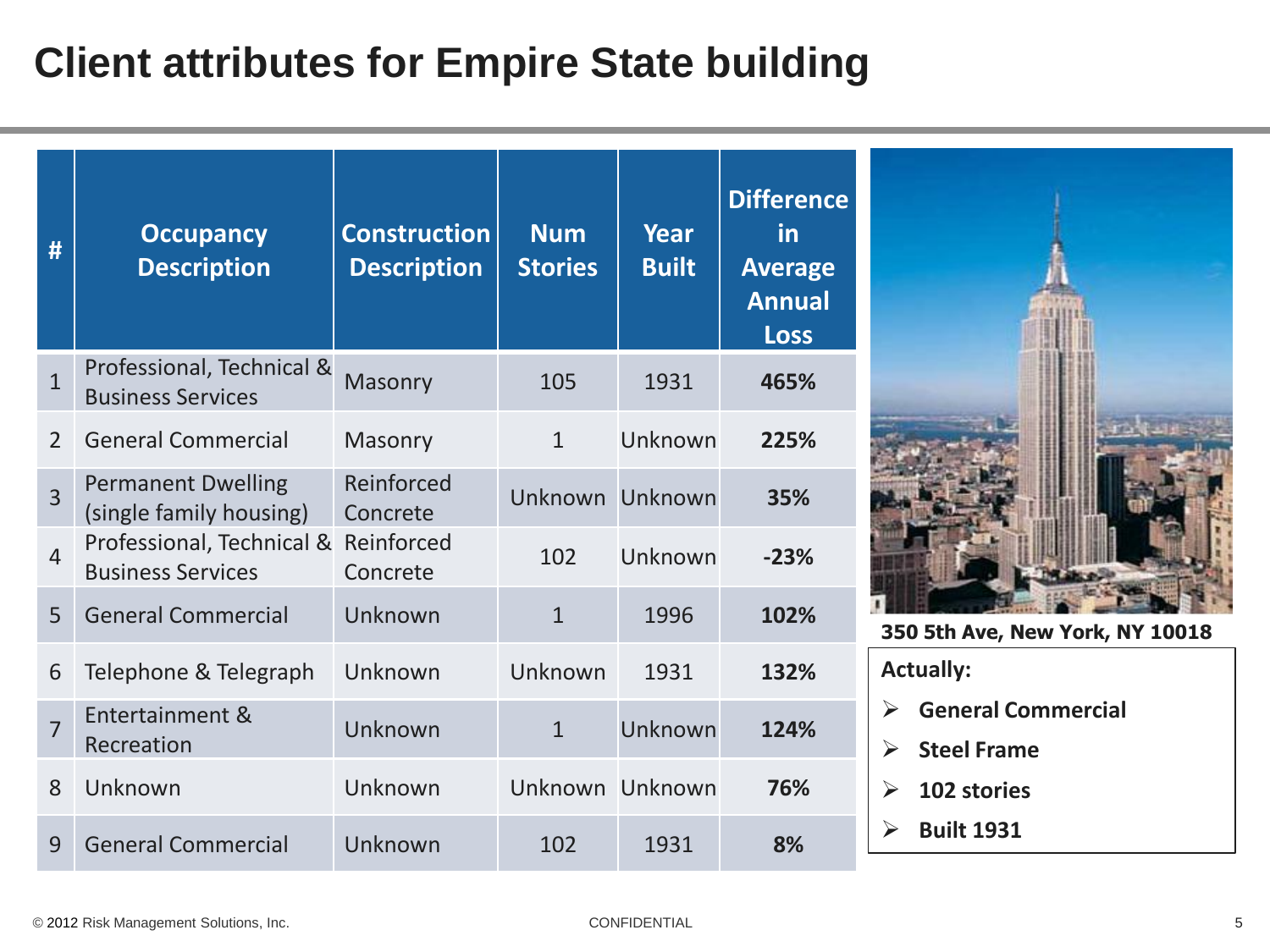

# **…the percentage by which the assessment of an account can vary across multiple insurers**

**Source: RMS**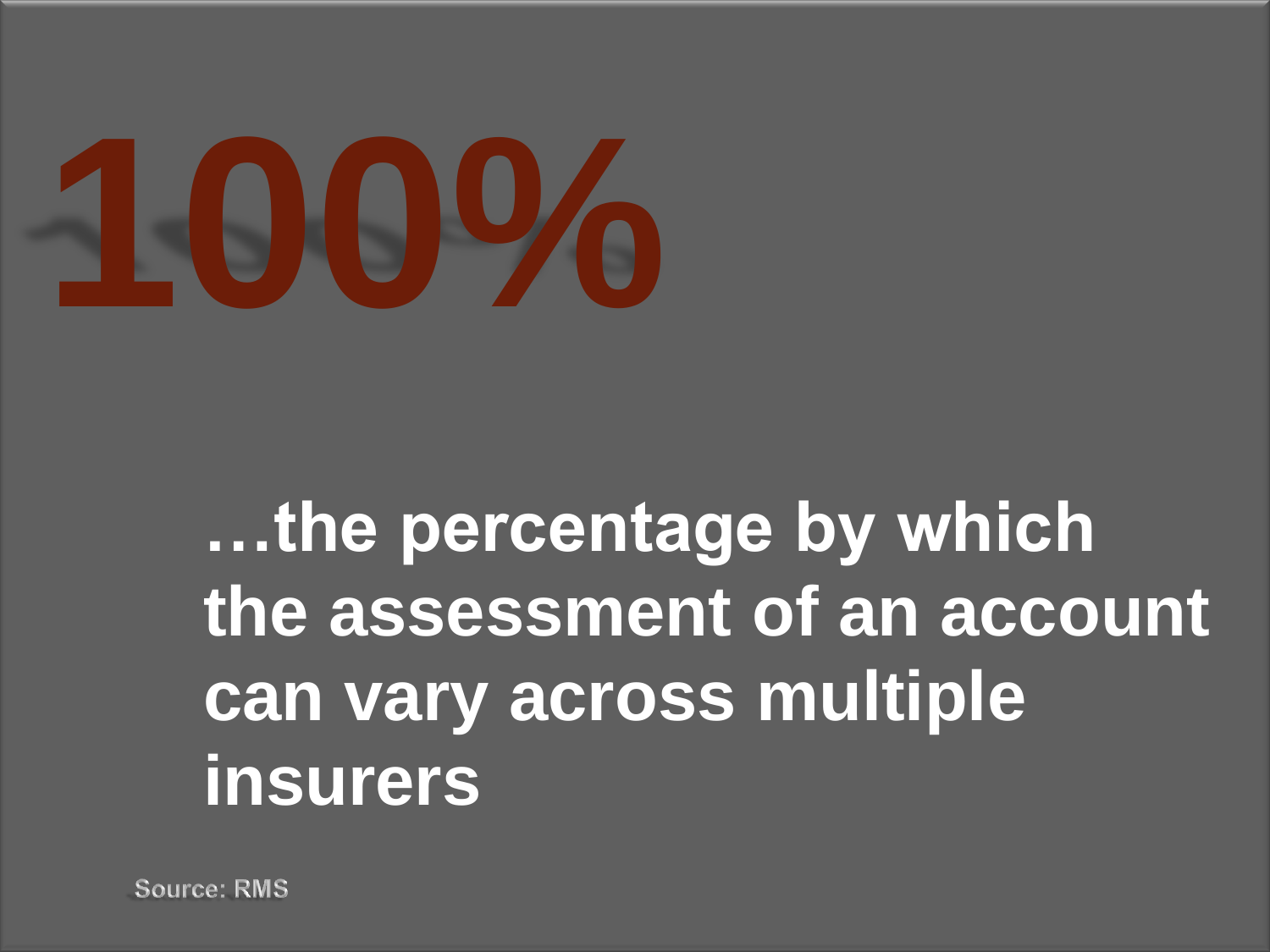### **Identical accounts are frequently modeled inconsistently**

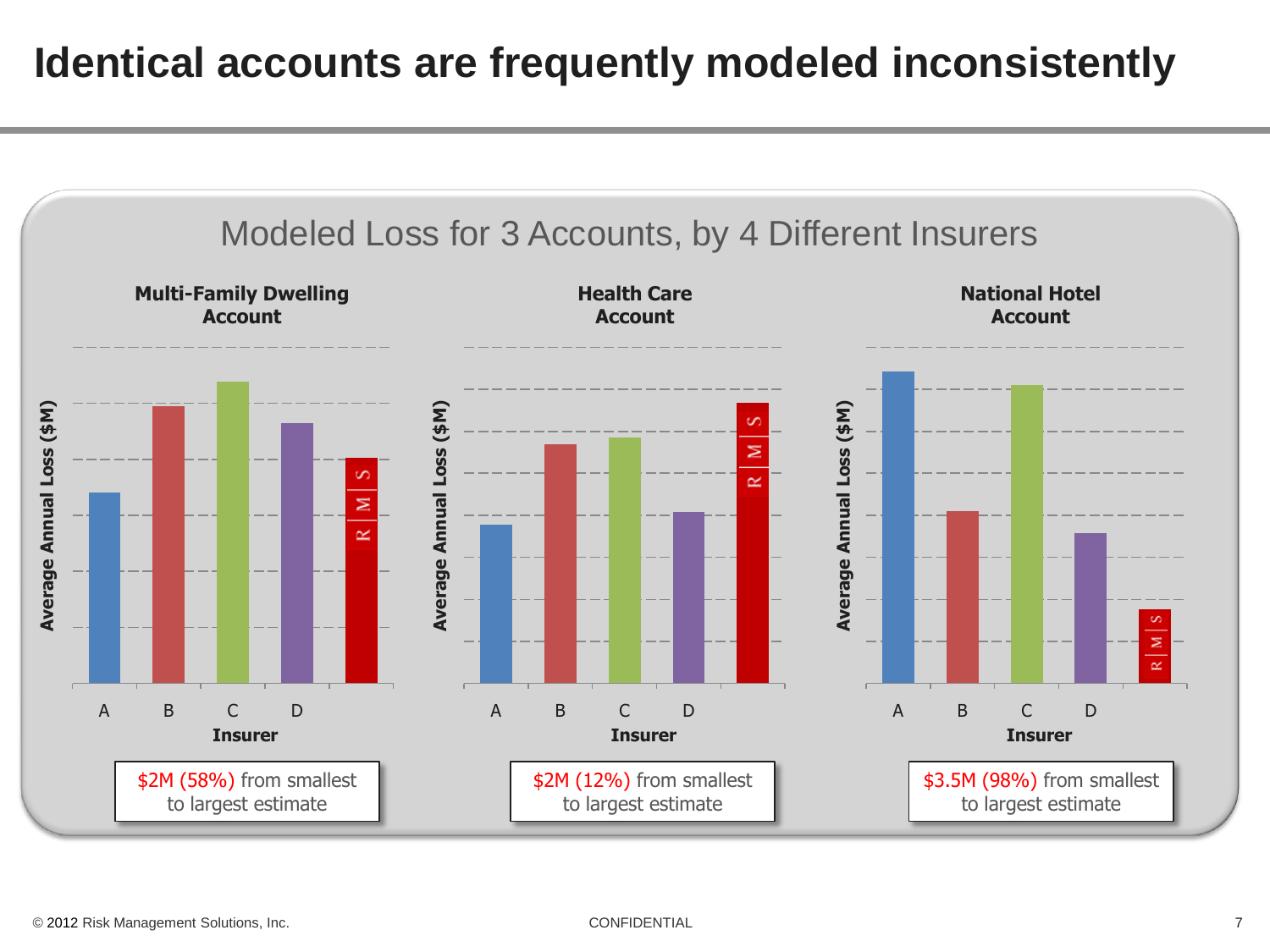## **Downstream impacts of poor data quality**

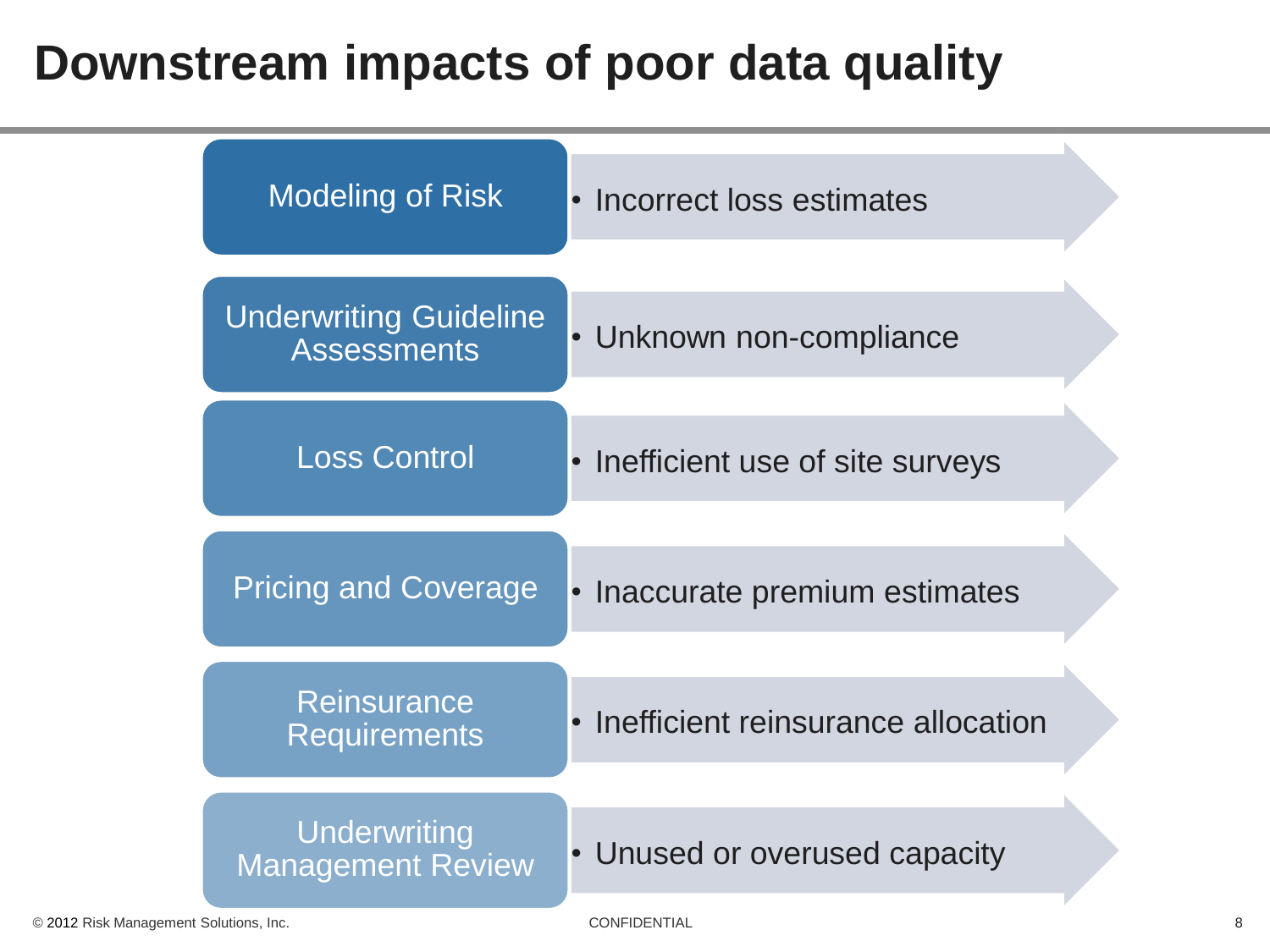# **Insurers use a variety of breakthrough solutions**

#### **Stages that problems occur**

Format

|          | <b>New solution</b>                           | <b>Benefits</b>                        |  |
|----------|-----------------------------------------------|----------------------------------------|--|
| Data     |                                               | Place process in the hands of experts  |  |
| rmatting | Dedicated resources<br>or outsource cleansing | Free resource to focus on underwriting |  |
|          |                                               | Establish a consistent approach        |  |

### Data Import and Pre-Fill

| <b>New solution</b>  | <b>Benefits</b>                                 |  |
|----------------------|-------------------------------------------------|--|
|                      | Increase data completeness                      |  |
| Improved data assets | Increase data accuracy                          |  |
|                      | Provide hazard, permit, build quality, roof age |  |

### Data Evaluation and Enhancement

| <b>New solution</b>               | <b>Benefits</b>                                       |  |
|-----------------------------------|-------------------------------------------------------|--|
|                                   | Better quantify impact of poor data quality           |  |
| Applied data quality<br>analytics | Prioritize locations to improve with effort / dollars |  |
|                                   | Evolve underwriting guidelines                        |  |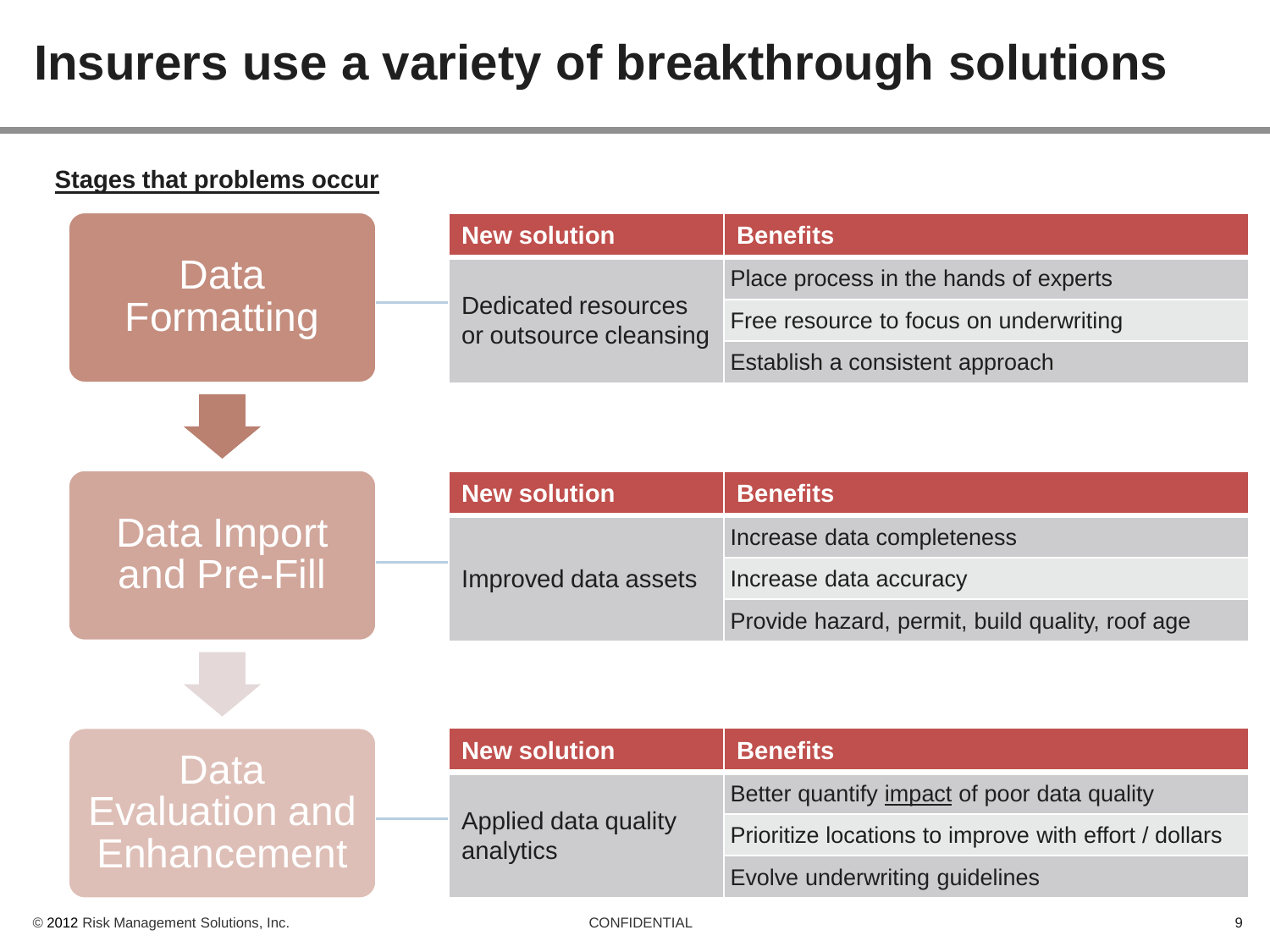### **Better Data, Better Decisions**

### **Generate enterprise-wide value through better quality and management of data**

#### **Improve risk selection**

- Enhance data to improve loss estimates and exploit market misinterpretation of risks
- Establish benchmark scores for completeness and accuracy
- Upgrade underwriting guidelines screen risks based on scores and effort to improve

### **Control peripheral underwriting expenses**

- Utilize model-informed guidelines to screen accounts more efficiently
- Identify locations that matter most to modeled losses…and thus merit loss control services

### **Support better reinsurance purchasing**

- Use same metrics reinsurers are using
- Utilize improved loss estimates to determine reinsurance requirements

### **Optimize capital allocation**

- Identify drivers of overall data quality: by region, LOB, producer, etc.
- Proactively target renewing business that drives data quality

#### **Be recognized as a market leader**

- Demonstrate data quality efforts to reinsurers, regulators, and rating agencies
- Achieve competitive advantage over others who use traditional data quality methods